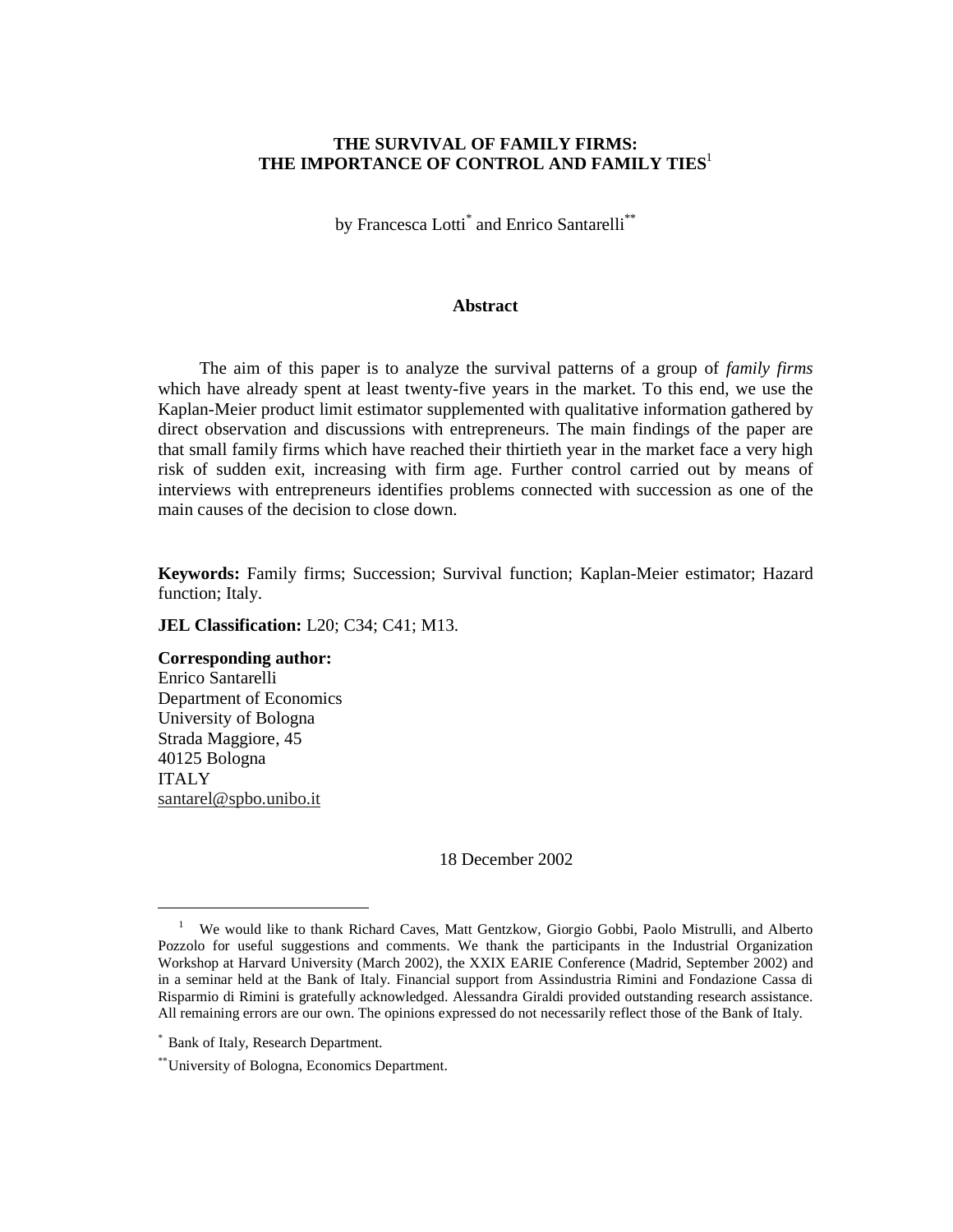#### **1. Introduction**

For entrepreneurs who start a new firm, there sooner or later comes the moment when they decide, or are forced by circumstances, to retire. This decision gives rise to a succession problem which can be solved either by hiring professional managers or by appointing the founder's heirs to run the firm. If a professional manager or a heir is appointed, the founder (principal) can decide whether to stay and monitor him (which he usually does) or to give the agent acting on his behalf an incentive structure which is the same as his own, and thereby engage in delegation (Vickers, 1985). The resulting agent appointment game is more likely to be incentive compatible for the principal when he chooses an agent of his own type, namely a member of his family (who, as a natural consequence of family ties, can be supposed to have an incentive structure the same as his own). This solution to the appointment game is supported by our empirical evidence, which shows that those entrepreneurs who do not have heirs wishing to continue their activity (or do not have heirs at all) prefer to close down their businesses rather than hand over control of the firm they have created to an outsider. As a matter of fact, firms controlled by the entrepreneurs who started them often close down - rather than becoming Berle and Means (1932) corporations when their founders are about to retire and no viable conditions exist for the persistence of family control after their retirement. According to the above theoretical considerations, succession may affect the likelihood of survival of family firms, even those characterized by the most favorable prospects of success. In-depth analysis of the succession event therefore provides the rationale for supporting the *age dependence* model put forward by Jovanovic (1982) (see also Cooley and Quadrini, 2001) which identifies age as the main dimension of heterogeneity among firms. When succession is considered, i.e. in the case of family firms which have already spent at least twenty-five years in the market, survival can be taken as dependent on age, since entrepreneurial firms experience different dynamics with respect to their managerial counterparts (which, by definition, are not affected by the succession problem) with the passing of time. Following the approach suggested by Borenstein *et al.* (1998), we combine the theoretical considerations put forward in this section with economic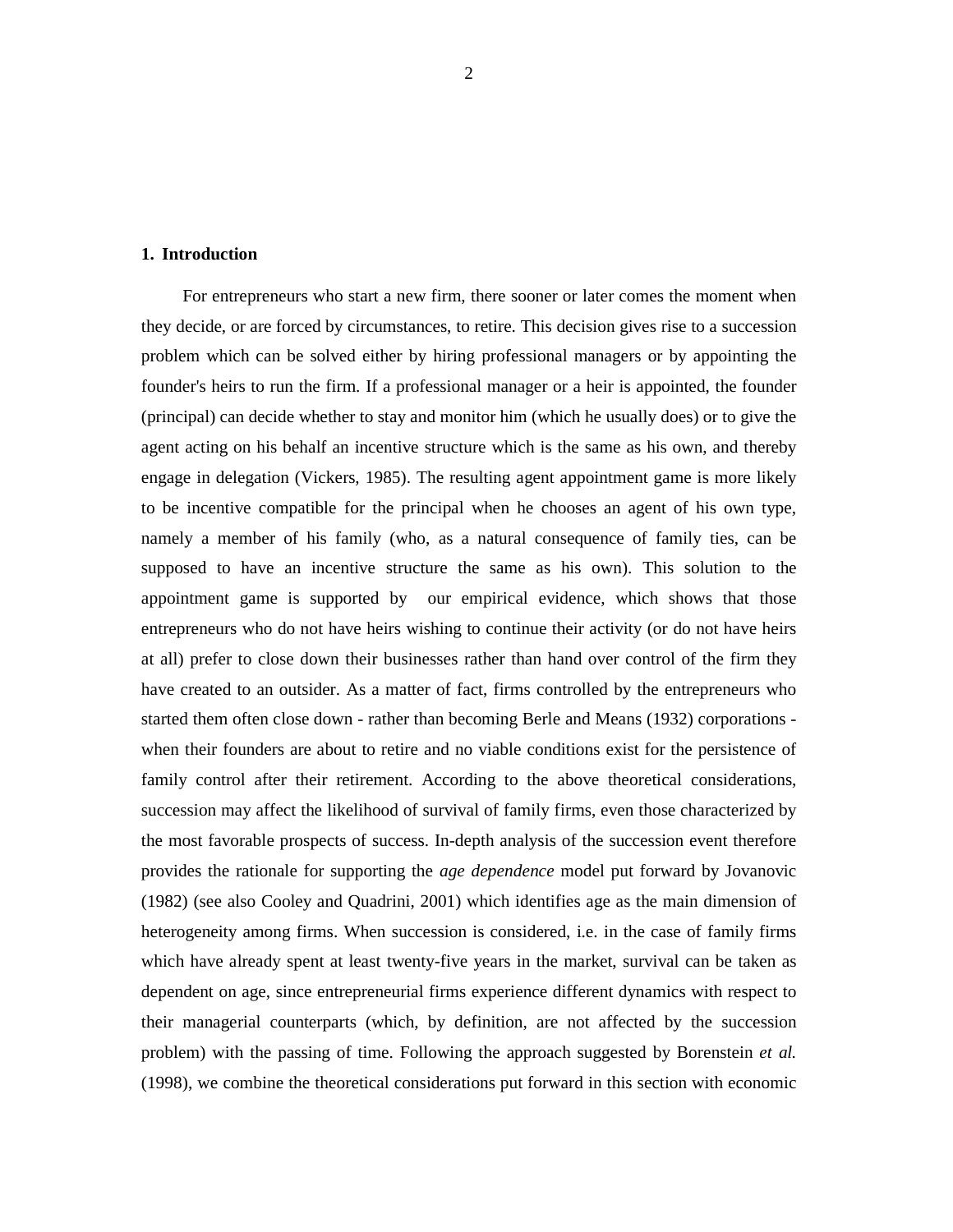evidence provided by statistical analysis and qualitative information gathered from discussions with entrepreneurs. Accordingly, Section 2 contains an extension of the results presented in Santarelli (2001) which uses the Kaplan-Meier product limit estimator to analyze the relationship between survival and age for a sample of *small* family firms in manufacturing, retailing, and the hospitality sector, the purpose being to identify whether around the thirtieth year in the market, i.e. when the succession problem usually manifests itself, this kind of firm is more likely to exit the market. Section 3 uses direct observation and interviews with entrepreneurs who have already faced or are facing the succession problem to set out the factors affecting their decisions concerning the future of the firm they have created. Finally, some concluding remarks are made in Section 4.

### **2. Data and Econometric Issues**

## *2.1 Data*

-

From the empirical viewpoint, our first step was to study, by means of statistical analysis, the likelihood of survival after the  $25<sup>th</sup>$  year following start-up of small family firms registered with the Chamber of Commerce of Rimini, in the Emilia-Romagna region of Italy, during the period 1950-1965 and which had survived for at least 25 years. The "family" nature of these firms is confirmed by the fact that they are all single proprietorship firms which is clear evidence of unlimited liability - and that in 78 per cent of them at least one relative of the owner, besides the owner himself, occupies a crucial managerial position. At the end of 1999 such firms were aged between 34 and 49, and therefore had already faced (or were about to face) the succession event. Their small employment size is confirmed by the fact that at start-up time they had an average of 3.53 employees, whereas the current average size of surviving ones is 7.68 employees<sup>2</sup>. Thus, firms in our analysis satisfy the narrowest family business definition commonly accepted by scholars of family business (Astrachan and Shanker, 1996) which requires direct family involvement in daily operations, more than

 $2<sup>2</sup>$  At the industry level, average start-up size was 2.9 employees in manufacturing, 2.2 in retailing, and 6.0 in hospitality. In 1999, the average size of survivors was 8.5 employees in manufacturing, 3.7 in retailing, and 8.2 in hospitality.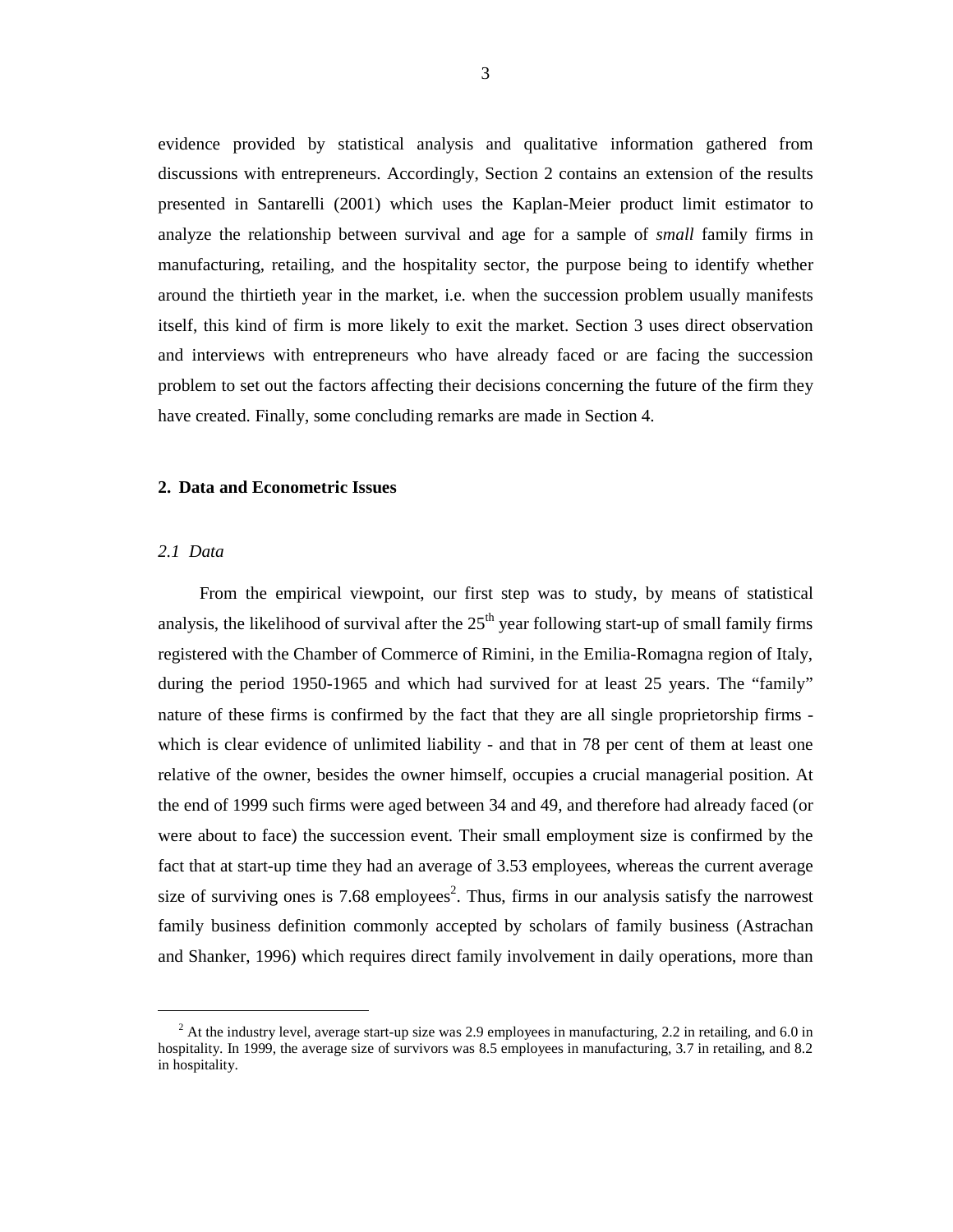one family member with significant management responsibility, and multiple generations involved.

Emilia-Romagna is one of the most economically advanced Italian regions and is characterized by the large number of family firms, most of which belong to industrial districts (cf. Forni and Paba, 2002). For these reasons, the Province of Rimini, in the southeastern area of this region, is an ideal observatory for study of the patterns of survival of such firms. We focused our analysis on manufacturing, retailing, and hospitality services, which are still the most important activities in the local economy. The total number of single proprietorship firms registered during the 1950 - 1965 period and still alive after 25 years was 908, most of which (63.10%) were in the retailing sector, whereas manufacturing and hospitality services accounted for respectively 19.94% and 17.95% of the whole sample (Table 1). Nearly two thirds (62.44%) of the initial firms which survived for at least 25 years were still active at the end of 1999; that is, between 9 and 24 years after completion of their  $25<sup>th</sup>$  year in the market. The percentages of survivors are high in all three industries, although hospitality services (70.55%) appeared to perform better than manufacturing and retailing. This is probably connected to the spatial agglomeration of hospitality firms in the Rimini area, which is favored by the endowment of tourist amenities (such as beaches, discotheques, amusement parks, etc.) and is likely to result in a higher likelihood of survival for firms in this industry.

Table 1

| 1999          |                                                                                          |            |                                         |                            |  |  |
|---------------|------------------------------------------------------------------------------------------|------------|-----------------------------------------|----------------------------|--|--|
|               | Number of firms born<br>in the $1950 - 65$ period<br>and active for at least<br>25 years | Percentage | Number of firms still<br>active in 1999 | Percentage<br>of Survivors |  |  |
| Manufacturing | 172                                                                                      | 19.94      | 107                                     | 62.21                      |  |  |
| Retailing     | 573                                                                                      | 63.10      | 345                                     | 60.21                      |  |  |
| Hospitality   | 163                                                                                      | 17.95      | 115                                     | 70.55                      |  |  |
| <b>Total</b>  | 908                                                                                      | 100        | 567                                     | 62.44                      |  |  |

**NUMBER OF FIRMS REGISTERED IN THE CHAMBER OF COMMERCE FILES AND ACTIVE FOR AT LEAST 25 YEARS, AND NUMBER OF SURVIVORS IN**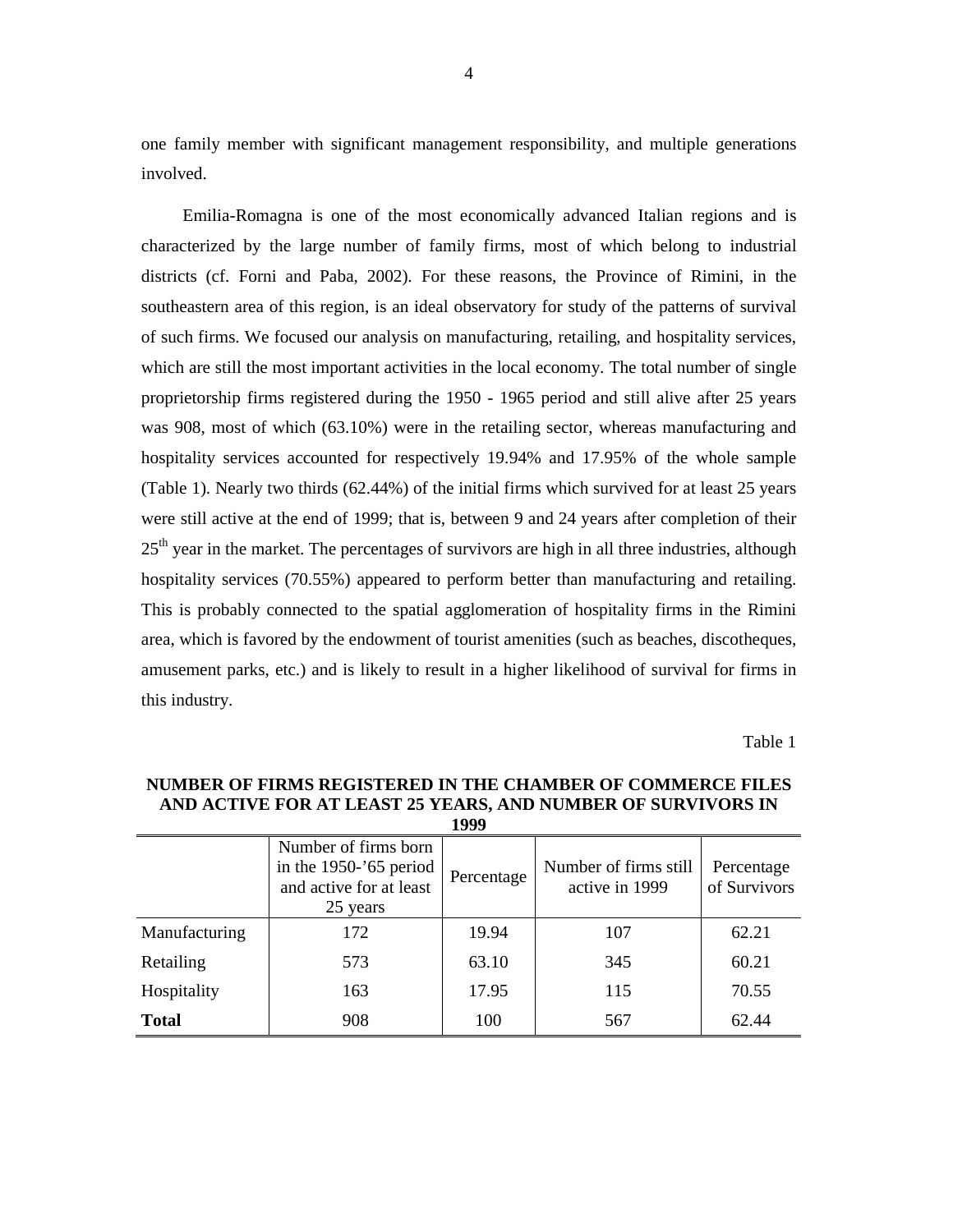## *2.2 Econometric Issues*

-

Among many problems concerning survival analysis, it is impossible to make complete measurements of the life spans of all the subjects in the sample. Some individuals, firms in this case, can be dropped from the sample without their having necessarily exited from the market.<sup>3</sup> In the case of business firms, this event may be voluntary liquidation, bankruptcy, or other defined adverse events. Accordingly, for each individual we can observe either the time to *failure* or the time to *loss* (or *censoring*). This means that for the censored individuals, we know only that the time to failure is greater than the censoring time. With these incomplete observations, the estimation of a survival function cannot be a simple description of the sample (Kaplan and Meier, 1958). In the presence of a complete sample one could easily estimate the empirical survivor function via maximum likelihood procedure as:

(1) 
$$
S(t) = Pr(T > t) = 1 - Pr(T \le t) = 1 - F(t)
$$

where *T* is the random variable representing failure time. This survival function gives the population probability of surviving beyond time *t*. Due to the censored nature of our sample, it is not possible to know the exact number of observations with duration greater than *t*. The Kaplan Meier estimator modifies the estimated survival function, keeping the maximum of the available information.

Suppose that we have a sample of *N* individuals each with a time to failure, or *lifetime*, *T1, T2,…, TN*. If the observations are not complete, we can only have *observed lifetimes*, defined as:

(2) 
$$
t_i = \min(T_i, L_i)
$$
  $i = 1, 2, ..., N$ 

where *Li* represents the *censoring time* (or the limit of observation). These censoring times can be constants or values of other random variables: in any case, they must be independent<sup>4</sup> from  $T_i$ . In this way, the individuals in the sample are divided into two

<sup>&</sup>lt;sup>3</sup> Of course, this can be due to several reasons. For instance, an individual can be dropped from a sample if its characteristrics change over time or simply because, at a certain point, the measurement has to be stopped.

<sup>&</sup>lt;sup>4</sup> Censoring times may differ from individual to individual or they may be the same, also according to the sampling techniques employed.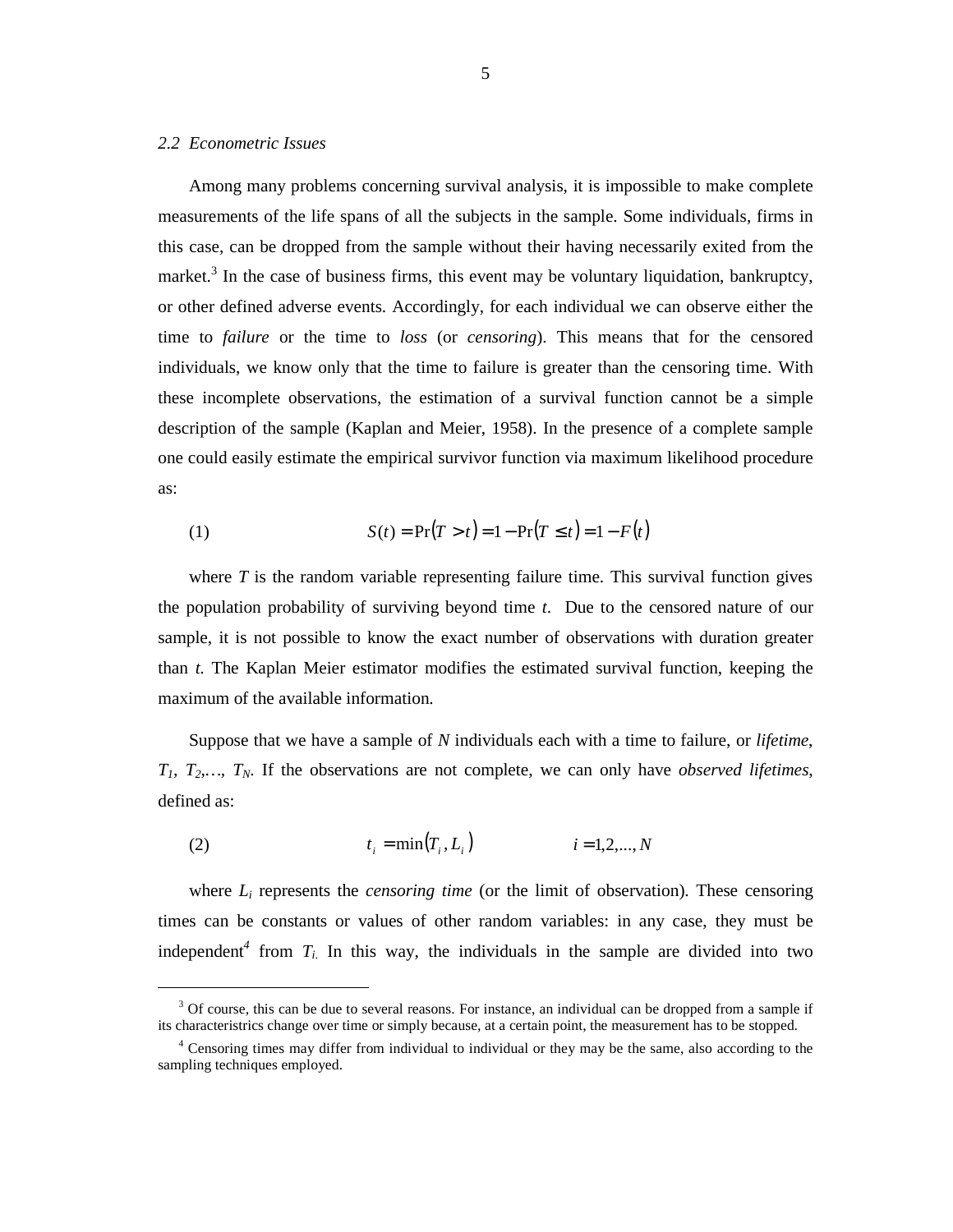mutually exclusive classes: deaths (or failures) and losses. Let us partition the age scale into intervals  $(0, u_1)$ ,  $(u_1, u_2)$ , ...,  $(u_{k-1}, u_k)$ , and then let us denote with  $\delta_j$  the number of pure exits and with  $\lambda_i$  the number of losses during interval  $(u_{i-1}, u_i)$ . The relationship between N,  $n_i$ ,  $n_j'$ ,  $\lambda_i$ , and  $\delta_i$  is described in Figure 1 below.

| 1 T I<br>U |  |
|------------|--|
|            |  |

| Number of individuals              |         |   |  | $\cdots$ |
|------------------------------------|---------|---|--|----------|
| Number of losses $(\lambda_i)$ and |         |   |  |          |
| deaths $(\delta_i)$                | $n_{0}$ |   |  |          |
|                                    | $u_0$   | u |  | $\cdots$ |
| Division points of intervals       |         |   |  |          |

Accordingly, the number of individuals still in life after  $u_{j-1}$  is denoted by  $n_j$  and  $\delta_j$ , deaths are observed in the interval  $(u_{j-l}, u_j)$ , and the estimated conditional probability for interval j is defined as:

(3) 
$$
\hat{p}_j = \frac{n_j - \delta_j}{n_j} = \frac{n_j}{n_j}
$$

Once we take the *k* intervals into account, the Product-Limit estimate (or Kaplan Meier Estimator) is given by:

(4) 
$$
S(t) = \prod_{j=1}^{k} \left( \frac{n_j}{n_j} \right)
$$

The resulting estimator turns out to be consistent for *S(t)* (Lancaster, 1990).

Another important measure when dealing with survival analysis is the hazard function, or the age-specific failure rate. Let us define first the hazard rate as:

(5) 
$$
\lambda(t) = \lim_{\Delta t \to 0} \frac{\Pr(t \le T < t + \Delta t | t \le T)}{\Delta t} = \frac{f(t)}{S(t)}
$$

where f(t) is the density function whose c.d.f. is  $F(t) = 1 - S(t)$ . For each time t, the hazard rate  $\lambda(t)$  is the probability of exiting in the period  $t + \Delta t$ , given that the individual is still alive at time *t*. For our purpose, we use the integrated hazard function, defined as: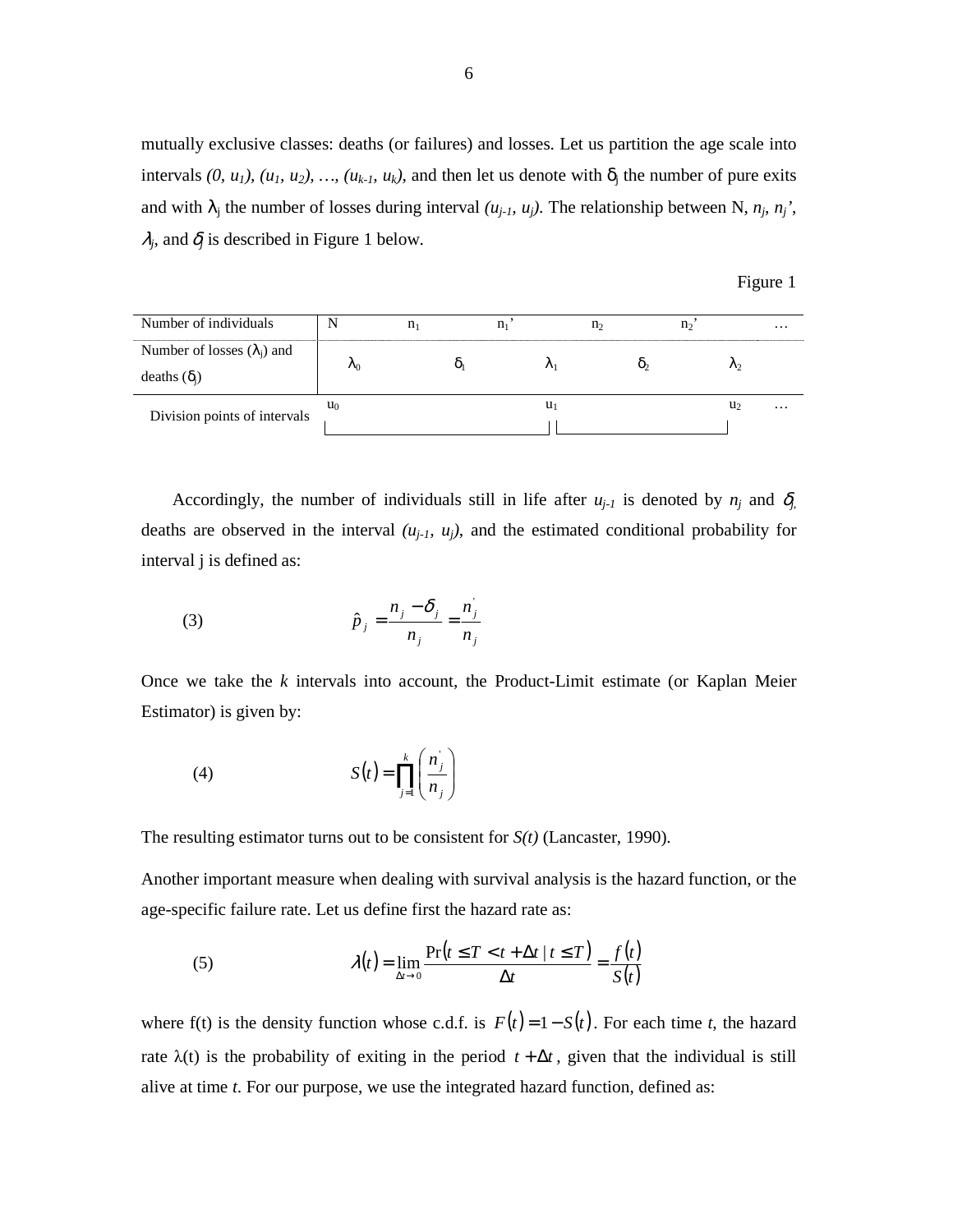(6) 
$$
\Lambda(t) = \int_{0}^{t} \lambda(t) dt
$$

which can be consistently estimated by means of the Nelson-Aalen estimator (Aalen, 1978 and Nelson, 1972), defined as:

(7) 
$$
H(t) = \sum_{j=1}^{k} \left( \frac{\delta_j}{n_j} \right)
$$

## **3. Results**

The Kaplan-Meier estimator applied to the sole proprietorship firms born in the period between 1950 and 1965 and which have survived for at least 25 years in the territory of the Province of Rimini provides a clear picture of the time in the firm's lifetime at which mortality rates have the strongest impact. It should be pointed out that the focus of our analysis is the survival patterns of these firms *just* as a function of their age, independently of the period in which such firms were born. This approach has two main advantages: first, it does not capture any "cohort effect", and second, the impact of the business cycle (if any) is spread over a longer period.

Figure 2 reports the results for all the relevant industries. It will be observed that after about 30 years in the market (i.e. 5 years after the firm's  $25<sup>th</sup>$  birthday), the likelihood of sudden exit starts to increase dramatically, suggesting the strong dependence of liquidations on the owner's retirement. Both the manufacturing and retailing sectors exhibit patterns of survival which do not differ significantly from those revealed by computation of KM for all industries. In manufacturing, however, the likelihood of exiting the market is much lower after the fortieth year following foundation, and this suggests that the manufacturing firms in our sample may have dealt with the succession event either by hiring professional managers or by leaving the firm in the hands of a direct heir. Conversely, in hospitality services (including hotels, restaurants, and catering firms), the mortality of aging firms starts to be very high just after their thirtieth year of activity, although in the following two decades the likelihood of survival remains higher than in the overall economy.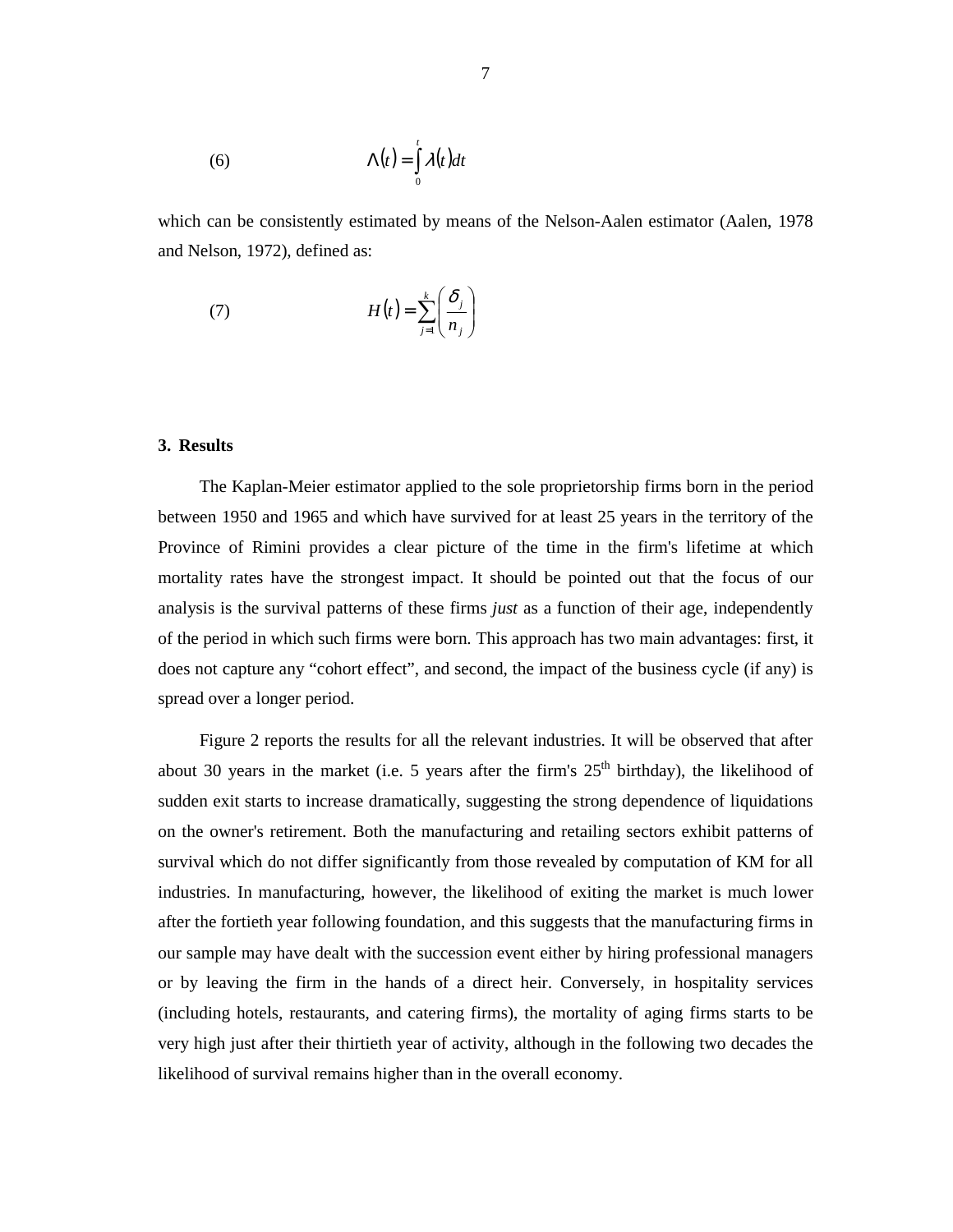

# **Kaplan-Meier survival estimates.**

The results from estimation of the integrated hazard function are reported in Figure 3. Inspection of the hazard curves supports the evidence from the KM estimator. The probability of exit, given that the firm is still active in the previous period, tends to increase exponentially with age, after the  $30<sup>th</sup>$  year in the market. Again, the hospitality industry is an exception, since it shows higher hazard rates between the  $30<sup>th</sup>$  and the  $35<sup>th</sup>$  years of age, but thereafter the risk of failure significantly decreases.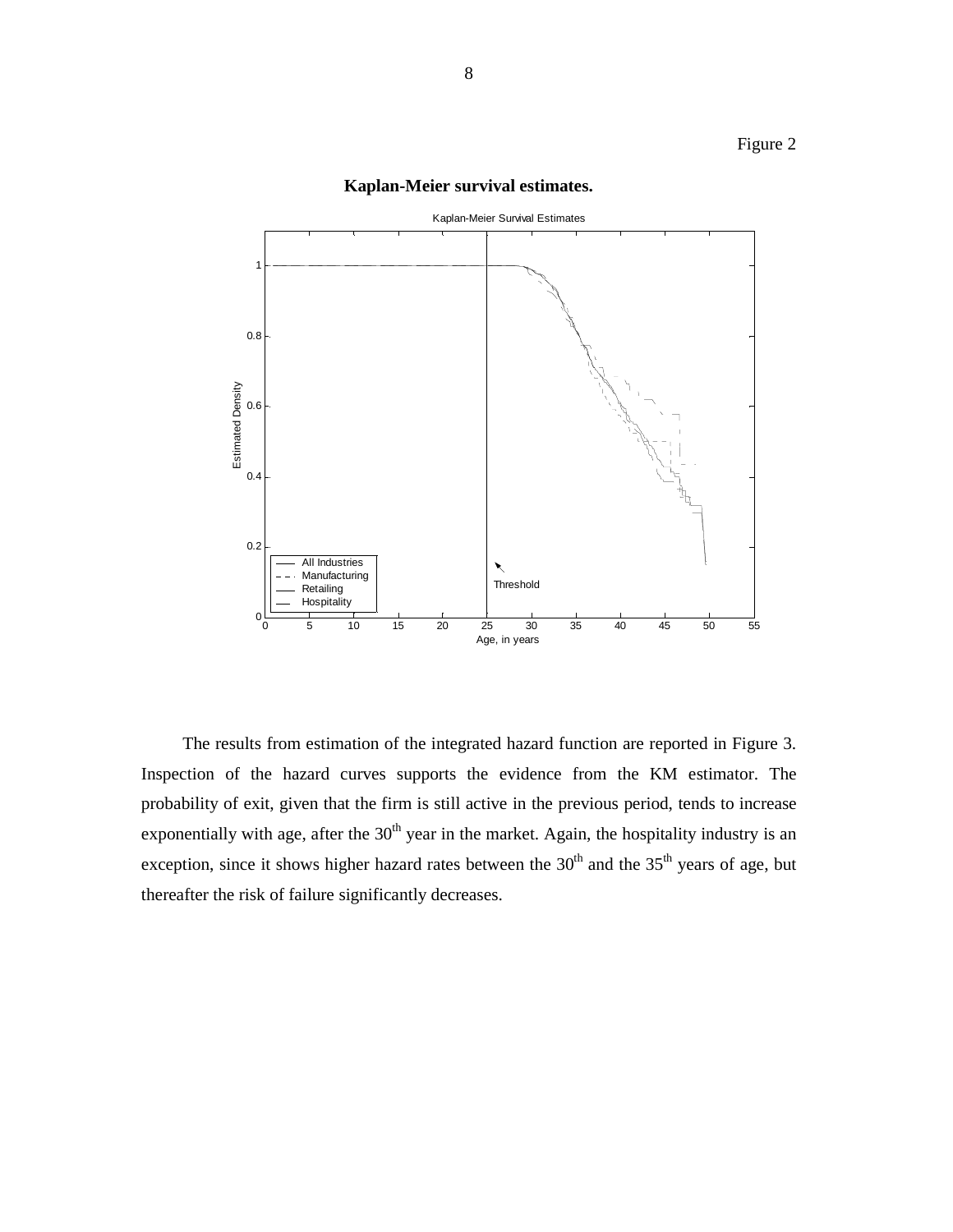# Figure 3

#### **Cumulative hazard function: Nelson-Aalen method.**



This finding confirms that the agglomeration economies which typify the hospitality industry in the Province of Rimini positively affect the persistence of firms in the market, thereby limiting the negative impact of the succession event on the survival of small sole proprietorship firms.

The results from the KM estimator (Figure 2), and those from the analysis of integrated hazard functions (Figure 3), show a common pattern of firm survival and risk of exit across different industries. We also tested statistically the hypothesis of homogeneity of the industry-level survival curves. For this purpose, two tests were performed, the Log Rank test and the Generalized Wilcoxon test; the results are reported in Table 2

9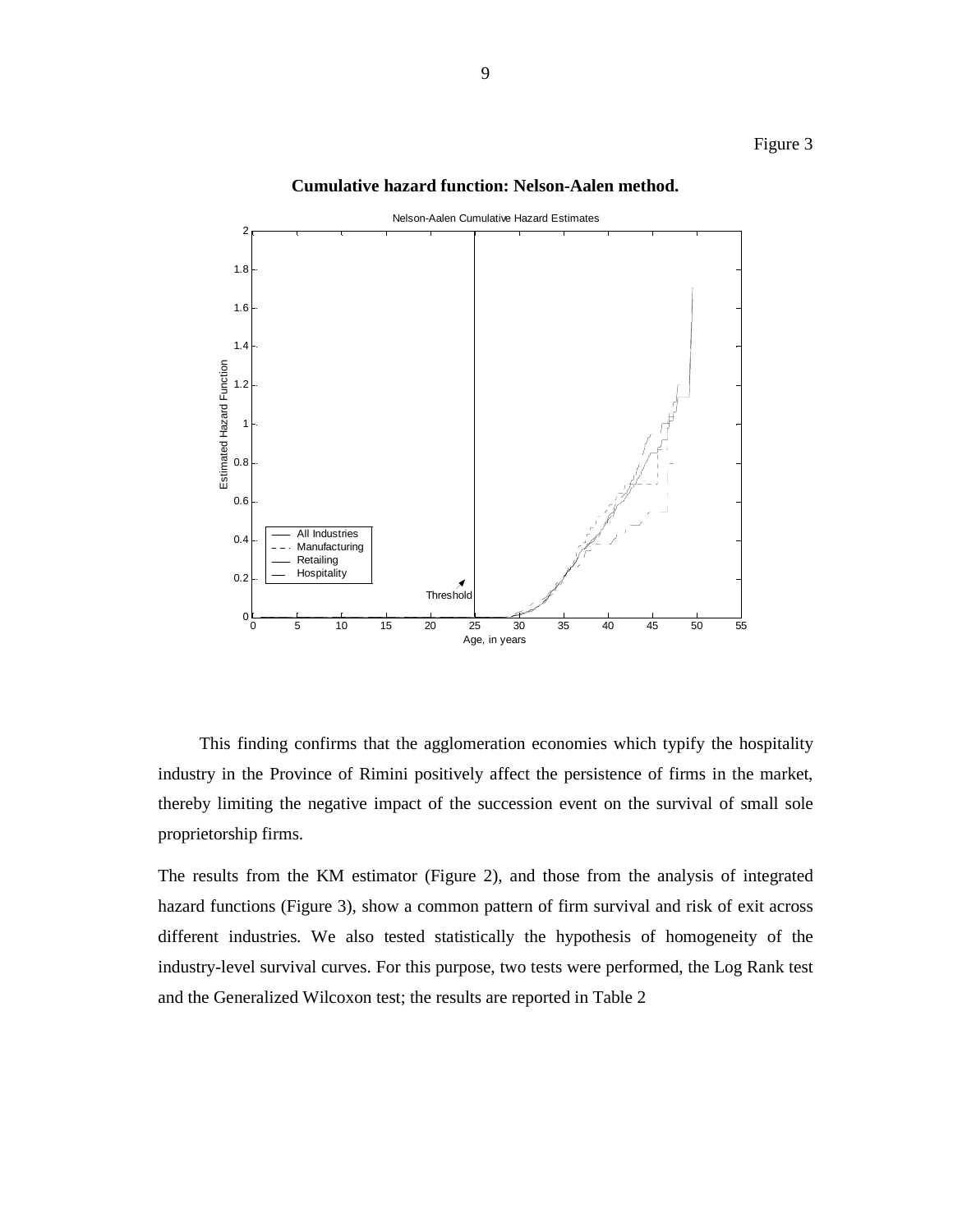| Test                 | $\chi^2(2)$ | Probability |
|----------------------|-------------|-------------|
| Log Rank (LM)        | 2.12        | 0.348       |
| Generalized Wilcoxon | 0.28        | 0.871       |

Since neither of the two tests was statistically significant, we cannot reject the hypothesis of homogeneity in the survival patterns, therefore concluding that industry specific factors have not exerted a significant impact on the likelihood of survival of these firms. The likelihood of survival among small family firms is therefore solely a matter of age.

## **4. Qualitative Evidence from Interviews**

 $\overline{a}$ 

The quantitative evidence indicates a high risk of sudden exit from the market in the age period during which a firm is more likely to face the problem of succession. We discussed these results with a number of local entrepreneurs whose firms had already faced, or were about to face, the succession event. We interviewed the owners of those firms still active at the end of 1999 by means of a postal questionnaire. Although the response rate was comparable to those of other similar surveys, the results **cannot be generalized,** but they nevertheless provide useful insights into social aspects connected with the problem of succession that cannot otherwise be measured.<sup>5</sup>

Our findings on the higher likelihood of exit when owners/founders are close to retirement met with nearly unanimous agreement among the interviewees, who declared that the family firm is perceived as a social value which should be preserved by transmitting control to the founder's heir. Some of the interviewees regarded as potential "heirs" also key employees who had proved extremely loyal and competent during their service. Besides, it is not unusual for the designated heir to be an employee who has married (one of) the daughter(s) of the entrepreneur. Accordingly, founders find the separation between

Table 2

<sup>&</sup>lt;sup>5</sup> In particular, we obtained 61 answers, distributed as follows: 23 in the manufacturing industry, 17 in the retail and 21 in the hospitality industry.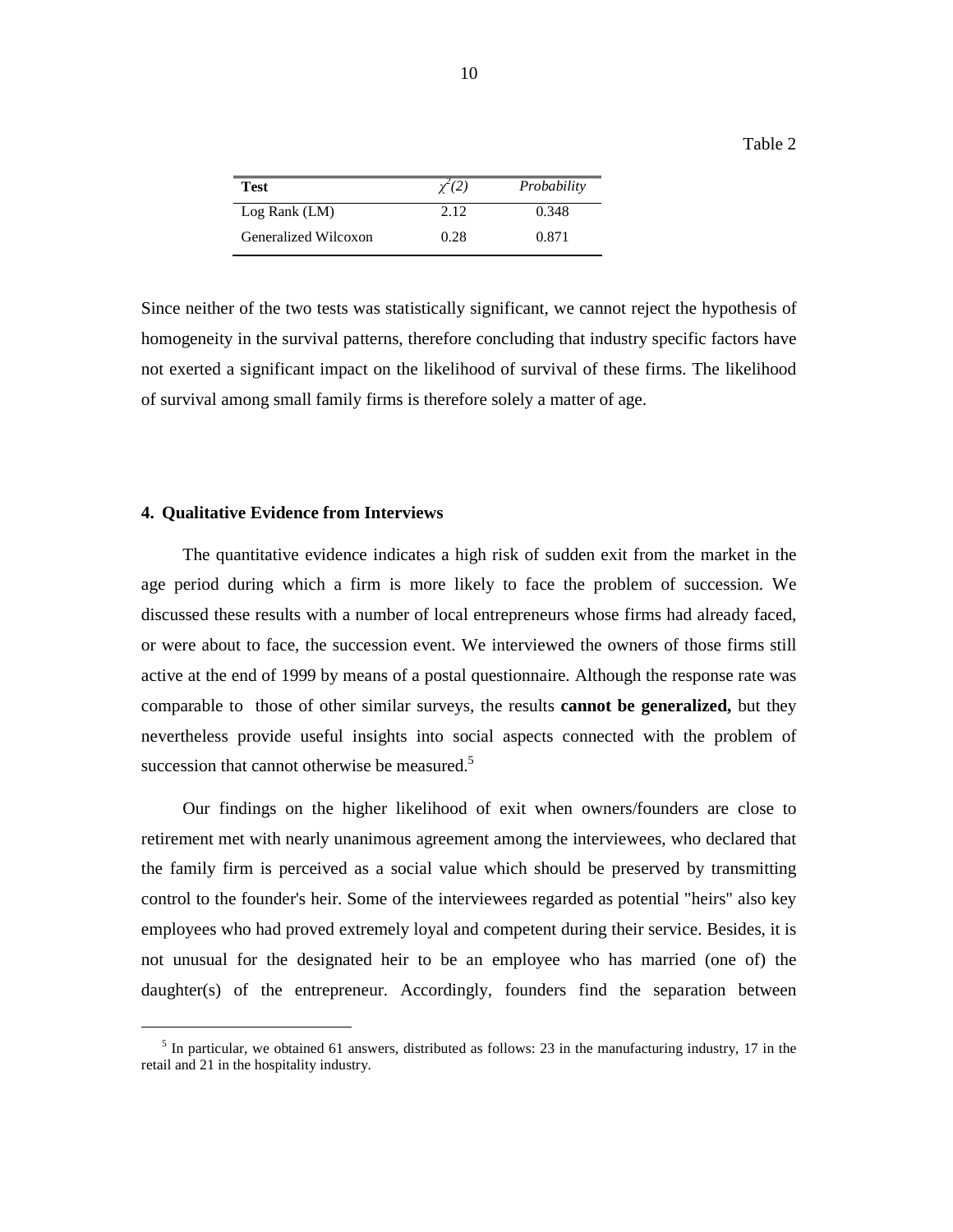ownership and control entailed by transition to the managerial form difficult to accept, and they prefer to close down the firm when patrilineal descent is not possible and (as the second-best option) none of their employees is willing (or able) to continue the business. In their opinion, the family firm is an organization able to manage effectively most of the various factors - ranging from resource allocation to human relations and from technical mastery to market strategy - which allow realization of a company mission or vision. The family succession in the firm still represents the best way to keep "idiosyncratic knowledge" within the firm (Bjuggren and Sund, 2002). Family ties are a good way to overcome the agency problem that arises at the moment of succession and to avoid transaction costs.

In particular, as far as the "human relations" issue (on which see Uhlaner and Psaurothakis, 1992) is concerned, in a small family firm it is more likely that the employees will satisfy their own needs and wants while simultaneously fulfilling company goals.<sup>6</sup> Many interviewees mentioned the strong bonds tying the founder to his firm, and stressed how in most cases he himself is one of the main obstacles against transfer of the decisional functions to his successors. In particular, in the hospitality industry nearly 90 percent of the retiring founders stated that they had joined their successors in running the firm even after official retirement, and thus continuing to exert *de facto* control over the firm's strategies. This evidence confirms that the founder is reluctant to provide the firm with a managerial structure consisting of professional managers hired externally to the family. In this regard, it is worth noting that only a few entrepreneurs attributed significant importance to attendance at business schools by their heirs: they were in effect convinced that the "art" of running a firm can be only learned through direct involvement in its activity, thereby benefiting from close and constant interaction with the person who created it.

## **5. Conclusions**

We can draw some broad conclusions from quantitative and qualitative analysis of how succession affects the likelihood of survival in the case of small family firms. First, the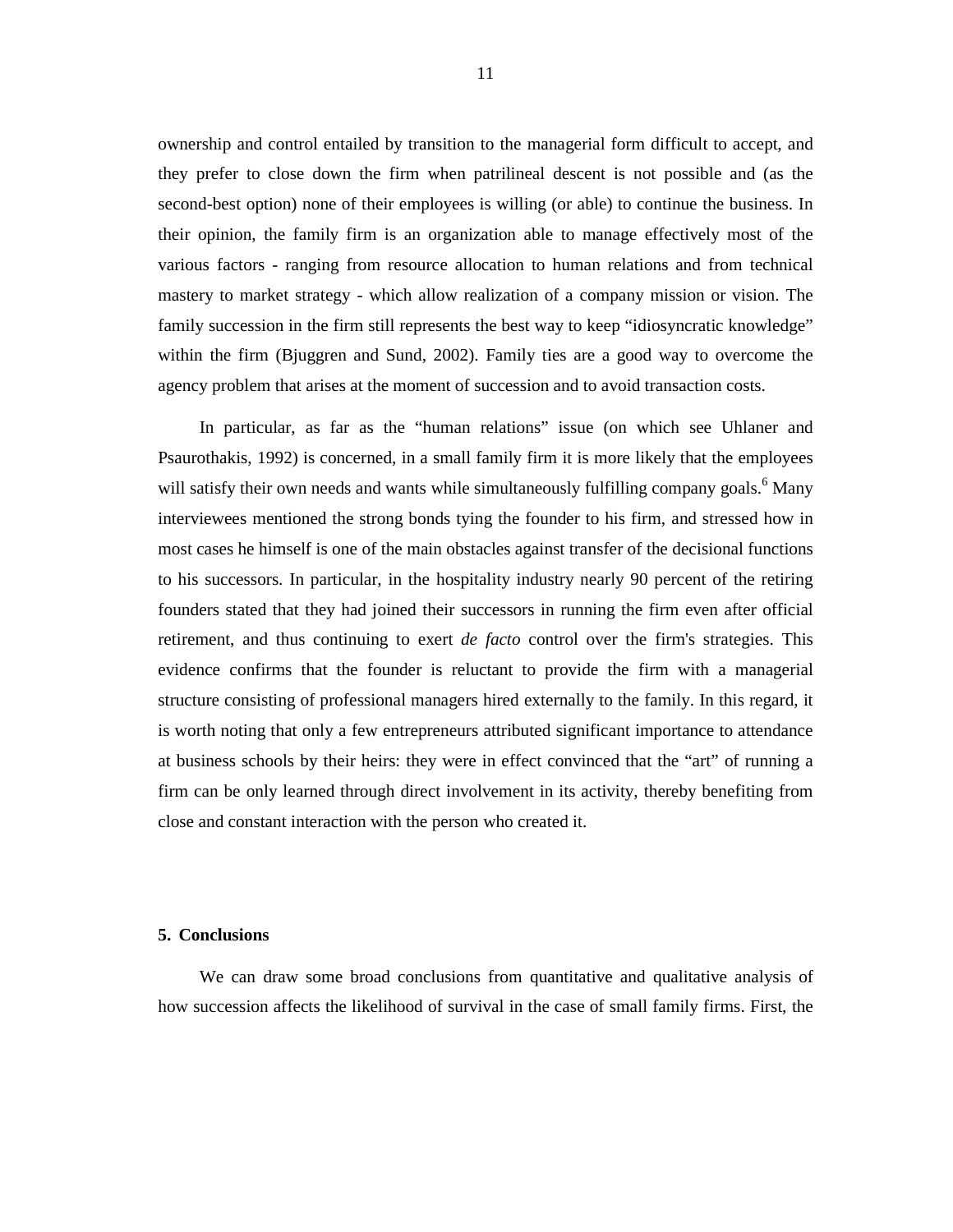empirical results are consistent with Jovanovic's (1982) *age dependence* model because they identify age as the main factor affecting the likelihood of survival of sole proprietorship, entrepreneurial firms. Second, the sectoral evidence on the hospitality industry is consistent with the general finding of the literature on locational clusters in Italy that economic agglomeration positively affects the likelihood of survival of small firms. It is likely that in such an environment  $a$ ) the succession process is less dramatic, since the founders' heirs are more willing (and able) to continue running the family business; and *b)* there exists a (local) market in which firms can be more easily sold and bought. In general, our qualitative evidence shows that owners/founders perceive their firm as a "value" which *must* be transmitted to their heirs. From their perspective, appointing professional managers to run the firm implies the substantial failure of an entrepreneurial system based on the strength of family ties. Accordingly, when their heirs are unable to continue the family business, or when there are no heirs, they prefer to close the firm down rather than hand over control to outsiders.

 $\overline{a}$ 

<sup>&</sup>lt;sup>6</sup> Although this is also connected to the widespread practice of "envelope salaries", which has been shown to be very common in Italian small family firms.